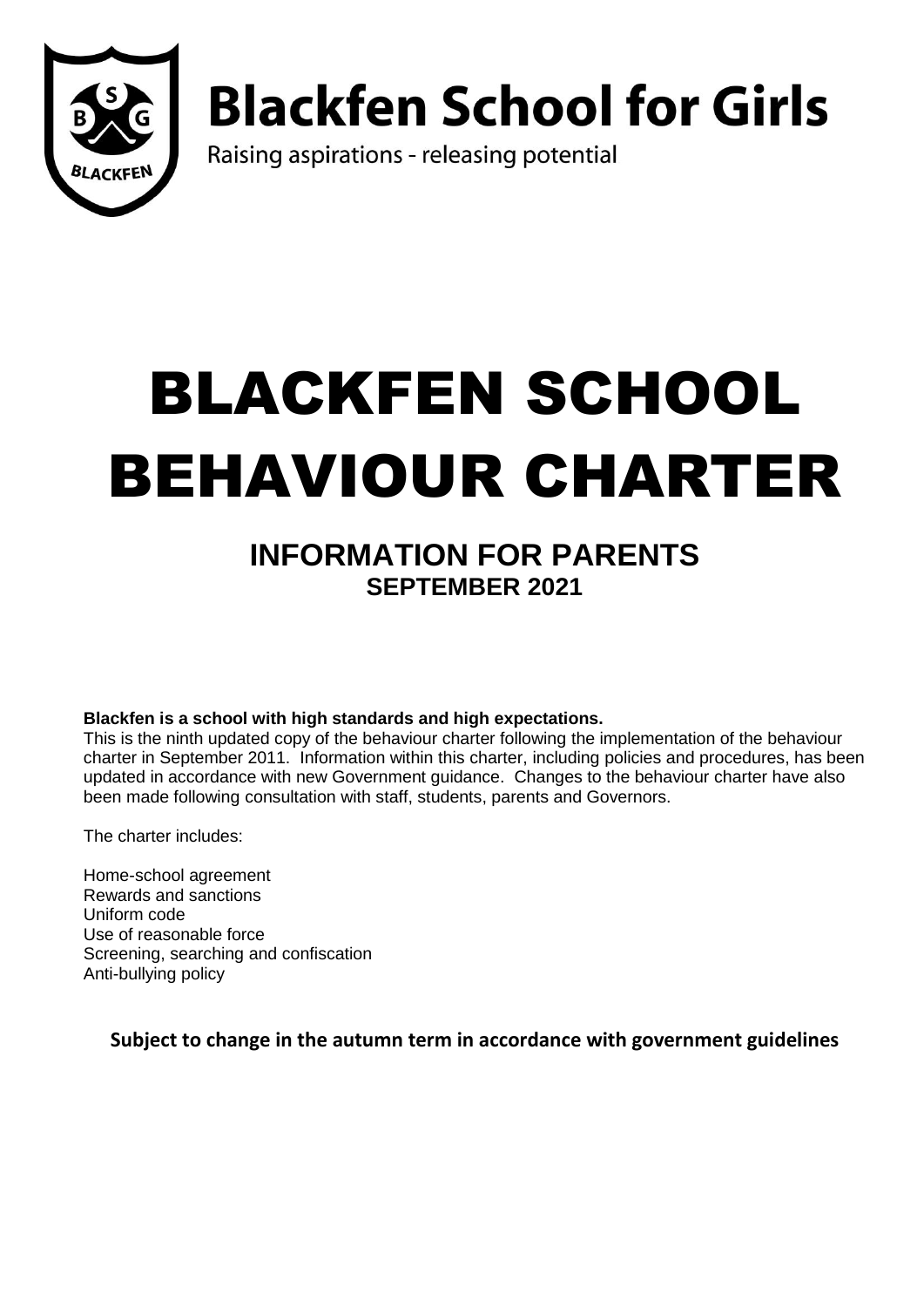## **Home-School Agreement (2021-2022)**

## **As a School**

**We will:**

- value each student, provide a stimulating learning environment and challenging education
- encourage every student to develop a growth mind set in their learning and to see success and failure as equal partners in making progress at school
- promote values of self-discipline, courtesy and responsibility
- provide a clear framework for discipline
- regularly set, mark and monitor home learning and provide facilities for students to study outside school hours
- contact parents/carers if there is a problem with attendance, punctuality or equipment
- let parents/carers know about any concerns or problems that affect their daughter's learning or behaviour
- respond to home communications within 2 working days
- send home information, including termly Progress Updates and other information required by law
- arrange consultation evenings during which progress will be discussed
- keep parents/carers informed about school activities through the family Newsletter, letters home, email, text messaging and the Student Planner.

#### **As a Parent/ Carer**

**I will:**

- accept responsibility for my daughter's behaviour
- ensure my daughter attends school regularly, on time **(10minutes before session1)** in the correct school uniform including the school blazer, black leather or leather look shoes with a plain black or navy coat
- ensure my daughter does not wear any make up, nail varnish/extensions or false eyelashes
- ensure that my daughters hair accessories are plain and in school colours (black, navy or red)
- ensure that my daughter has the correct equipment necessary for all her lessons
- let the school know about concerns or problems that affect my daughter's learning
- support actively the school's approach to discipline and standards
- support my daughter in home learning and other opportunities for learning, in and out of school
- provide my daughter the time and the appropriate facilities to study at home
- check and sign my daughter's Student Planner each week and respond to communications where necessary
- attend all parents' evening and discussions about my daughter's progress
- provide an appropriate example for my daughter in my approach to home school communications
- take an interest in my daughter's life at school and encourage her to fulfil her potential

#### **As a student**

**I will:**

- arrive at school **(10minutes before session1)** and all lessons on time and aim for 100% attendance
- wear the correct school uniform including the school blazer, black leather/leather look shoes and a plain black or navy coat
- only wear plain discrete hair accessories in the school colours (black, navy or red)
- not wear make-up, nail varnish/extensions or false eyelashes
- speak and behave politely and with respect to all members of the school community
- follow instructions from staff without delay or argument
- look after my possessions, take care of my books and equipment and treat school property with respect
- work hard, make the best effort I can and show a positive attitude to learning
- complete my home learning and study regularly after school and ensure it is handed in on time
- keep my Student Planner up to date
- make sure my behaviour does not endanger the safety of myself and others or cause distress to anyone
- make the best use of my time at Blackfen School for Girls.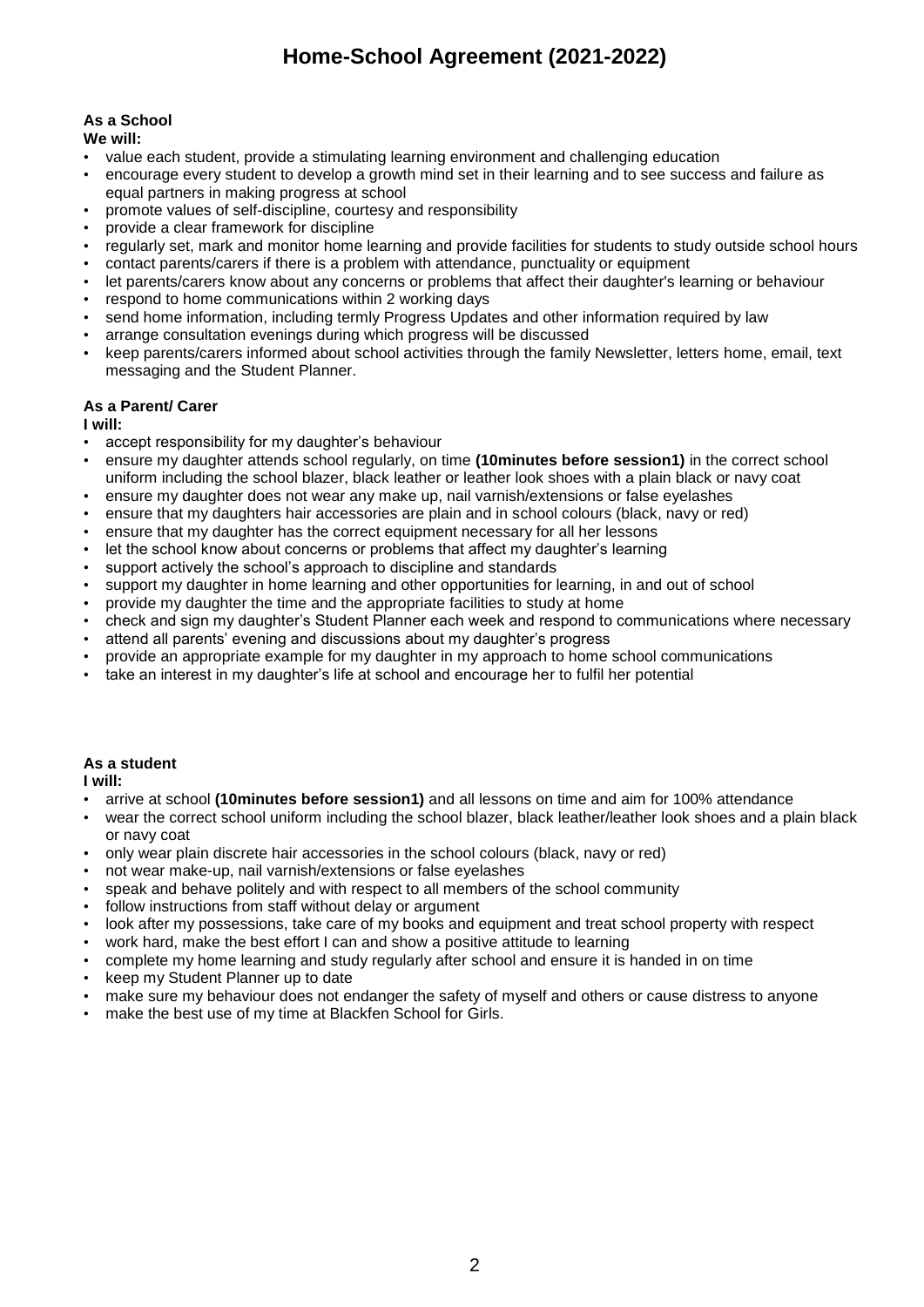## **Our Aims**

- To have high expectations that outstanding behaviour is the norm and to promote outstanding behaviour in school at all levels through our rewards system.
- To ensure there is a clear set of rules/boundaries that everyone follows consistently with clear procedures regarding sanctions and clear lines of accountability/responsibility.
- To ensure that the outcomes of incidents of poor behaviour are clearly communicated.

## **Our Intentions**

Every young person has the right to learn in an environment where outstanding behaviour, selfdiscipline and respect for others are the expectation. Every young person must feel safe and free to express themselves without fear of bullying or intimidation. Students must understand that actions have consequences, either positive or negative, and that they are responsible for their actions. All staff have the right to work in an environment where outstanding behaviour, self-discipline and respect for others are the expectation. Staff must feel safe and free to exert their authority.

## **The policy in the context of Government Policy**

The Government expects (Behaviour and Discipline in Schools 2016)

- all students to show respect and courtesy towards teachers and other staff and towards each other.
- parents/carers to encourage their children to show that respect and support the school's authority to discipline its students.

## **Responsibilities for improving behaviour**

t is the responsibility of **all** members of the school community to work together to promote outstanding behaviour in all aspects of the life of the school. The Home-School Agreement (2021-2022) clearly outlines the responsibilities of students, parents/carers and the School. The Home-School Agreement is:

- agreed and endorsed by Governors.
- sent out to all parents/carers of new students in an August mailing (there is also a copy in the Student Planner).
- signed by school, parent/carer and student and returned to school on admission.
- checked by the Tutor and filed.
- used in any meeting with student and/or parent/carer as appropriate.

The above will also be followed if a student joins the school during the year.

If the student and/or parent/carer refuses to sign and acknowledge the importance of the Home-School Agreement the matter is referred to the Deputy Head or Assistant Head Teacher. Any unresolved issue is referred to the Governing body.

## **Behaviour for learning**

#### **What is 'Behaviour for Learning'?**

The development of social, emotional and behavioural skills is fundamental to support learning and the development of these skills is consistently reinforced in school.

It is important to be aware of and understand young people and their:

- relationship with themselves (how they feel about themselves and their self-confidence as a learner).
- relationship with others (how they interact socially and academically with all others in their class and school).
- relationship with the curriculum (how accessible they feel a lesson is, how best they think they learn).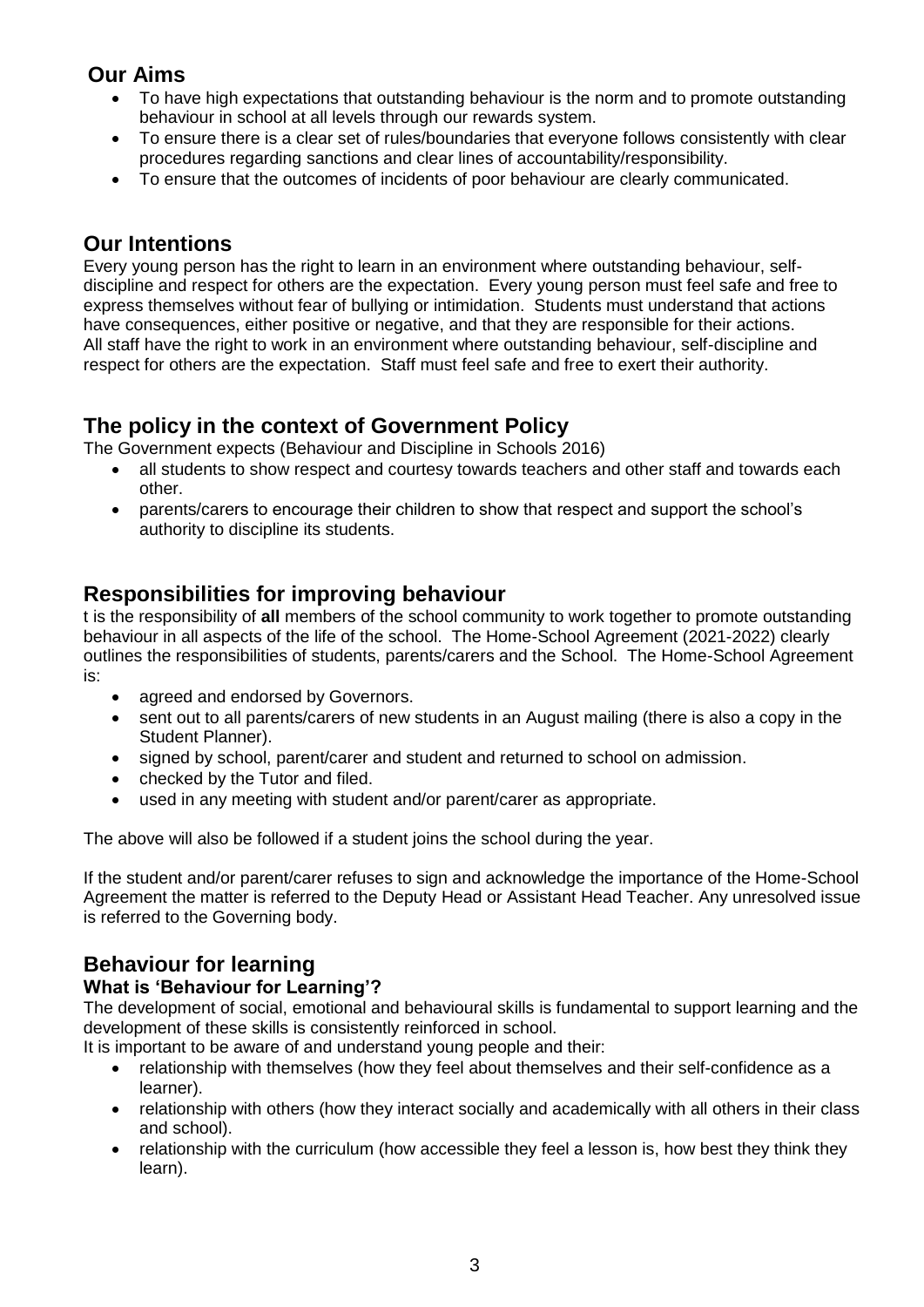A positive attitude to learning leads to success. Outstanding behaviour in all aspects of school life has a positive impact on the life of the school community. Our expectation is that all students have respect for each other, the environment and themselves.

All students have the right to come to school and to learn in an environment which is not disrupted by the poor behaviour of a minority of students.

All students are expected to attend regularly and be punctual to school and lessons.

The expectation is that if a member of staff asks a student to do something it is done and there is not a comment back or questioning of their decision.

## **"Doing as I am told when I am told to do it."**

#### **Expectations for lessons/learning**

The school believes that students should display the qualities of **P**ositivity, **R**esilience, **I**ntrospection, **D**etermination and understand the importance of **E**ffort. These qualities mean taking PRIDE in one's behaviour, appearance, demeanour and attitude to learning whether in or out of lessons. The school has PRIDE in our students and we wish the students to have PRIDE in themselves.

Our expectation is that ALL students behave in an acceptable way to enable quality teaching and learning to take place.

There are 5 Rules for every teaching area in the school. These are clearly displayed in every room.

#### **Rules for Learning – 2021 - 2022**

The rules for learning encompass the expectations set out in the behaviour charter. Failure to follow these rules will lead to a sanction in line with our policy.

- Follow instructions quietly and respectfully at the first time of asking **(doing as I am told when I am told to do it).**
- Make learning a team effort. Students have the right to learn; teachers have the right to teach.
- Be ready to learn Student Planner on desk and all necessary equipment ready for learning.
- Take pride and strive for constant improvement.
- Respect **all** (staff and students) at **all** times.

#### **Expectations for out of lesson conduct**

Our expectation is that all students behave in an appropriate way around the school where safety is of paramount importance.

This can be achieved by:

- walking quietly from lesson to lesson and around the school in a responsible manner.
- walking on the left in all corridors and using the correct stairways.
- conforming to any instruction issued by a member of staff **(doing as I am told when I am told to do it).**
- eating in the designated eating areas, at the designated times.
- wearing correct uniform and having your conduct card and Student Planner with you.
- having respect for others and for the environment.
- respecting the school environment including toilets.
- putting litter in to the correct bins.
- only using positive language.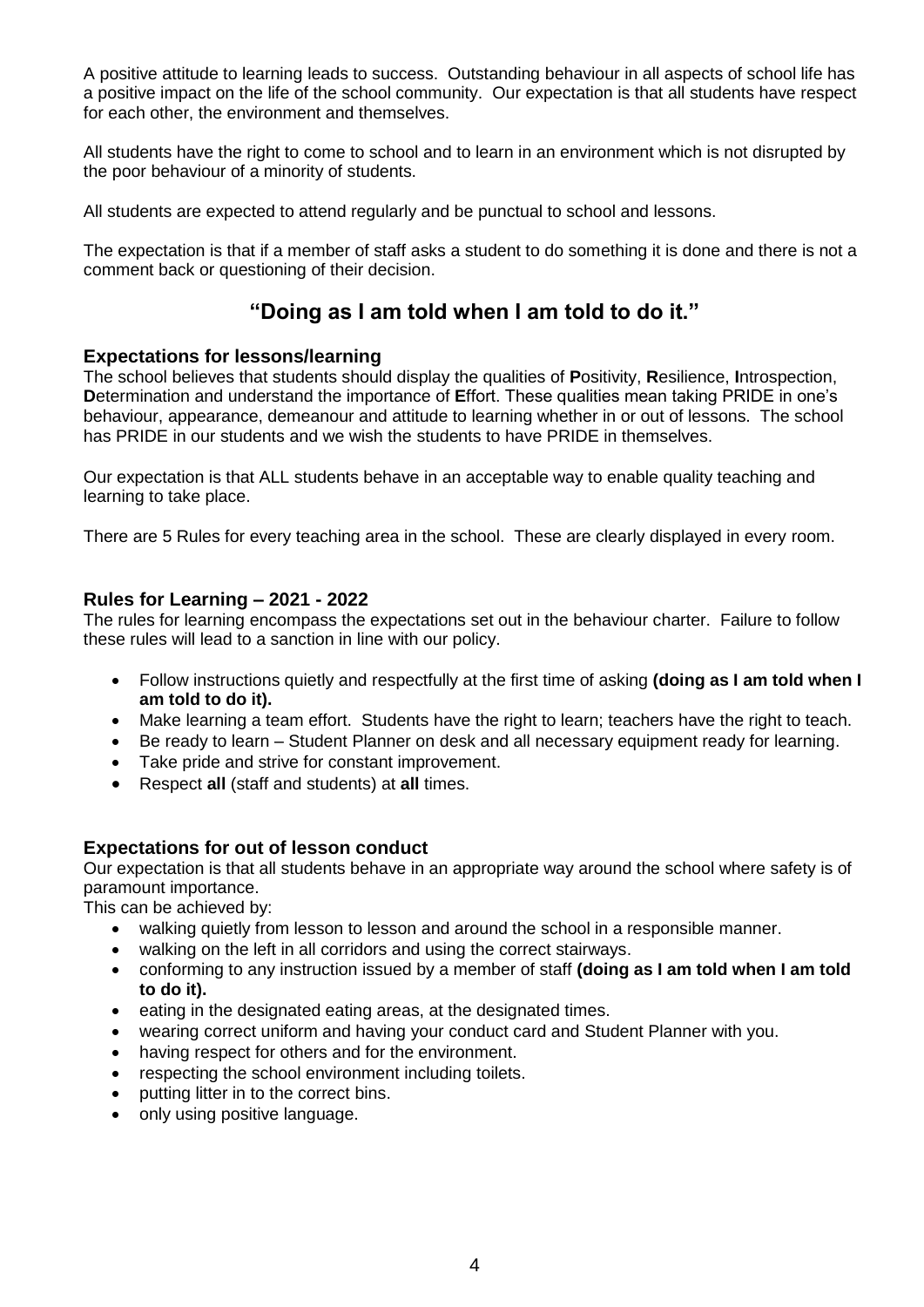#### **Expectations of all staff**

It is the responsibility of all staff to promote outstanding behaviour and to challenge poor behaviour. Students come to school to learn and it is the role of all staff to ensure that students are able to do this by:

- ensuring all lessons are planned thoroughly, taking in to account the needs of all learners, with the aim of providing outstanding learning opportunities for all.
- actively engaging students in their learning.
- developing students' learning skills so that learning becomes increasingly independent.
- using rewards effectively to praise and to promote outstanding behaviour.
- having high expectations and focusing on raising achievement with all students through monitoring and intervention.
- providing a high-quality learning environment which supports student learning in a settled and purposeful atmosphere.
- providing support for students during social times by leading additional activities.
- challenging any student who does not conform to the School behaviour code in terms of behaviour within lessons and out of lessons.
- supporting the students' emotional well-being within the learning and teaching environment.
- modifying and adapting the curriculum to meet the diverse individual needs of young people.
- being prepared to contact parents/carers and meet with parents/carers to discuss issues of concern.

## **Rewards**

Students will be rewarded for demonstrating a Growth Mindset approach to learning. We recognise that hard work and perseverance is the key to success; intelligence is not fixed and anything is possible. Rewards are issued by staff to acknowledge, encourage and sustain the effort our students invest in their education. The Growth Mindset reward categories are:

- Showing resilience in learning.
- Asking great questions.
- Climbing out of the pit!
- Taking risks in learning.
- A positive reaction to feedback results in redrafted, improved work.
- Outstanding effort.
- Contributing to the school community.

Students will receive rewards (**Rs**) during lesson time and for their participation in various school initiatives and attendance to extracurricular clubs during lunchtime and afterschool.

Reward points are also issued for outstanding behaviour and promoting positive values. The behaviour categories are:

- Clear conduct card.
- Contribution to school parents evening.
- Random acts of kindness.
- Promoting positive student values.
- Outstanding attendance.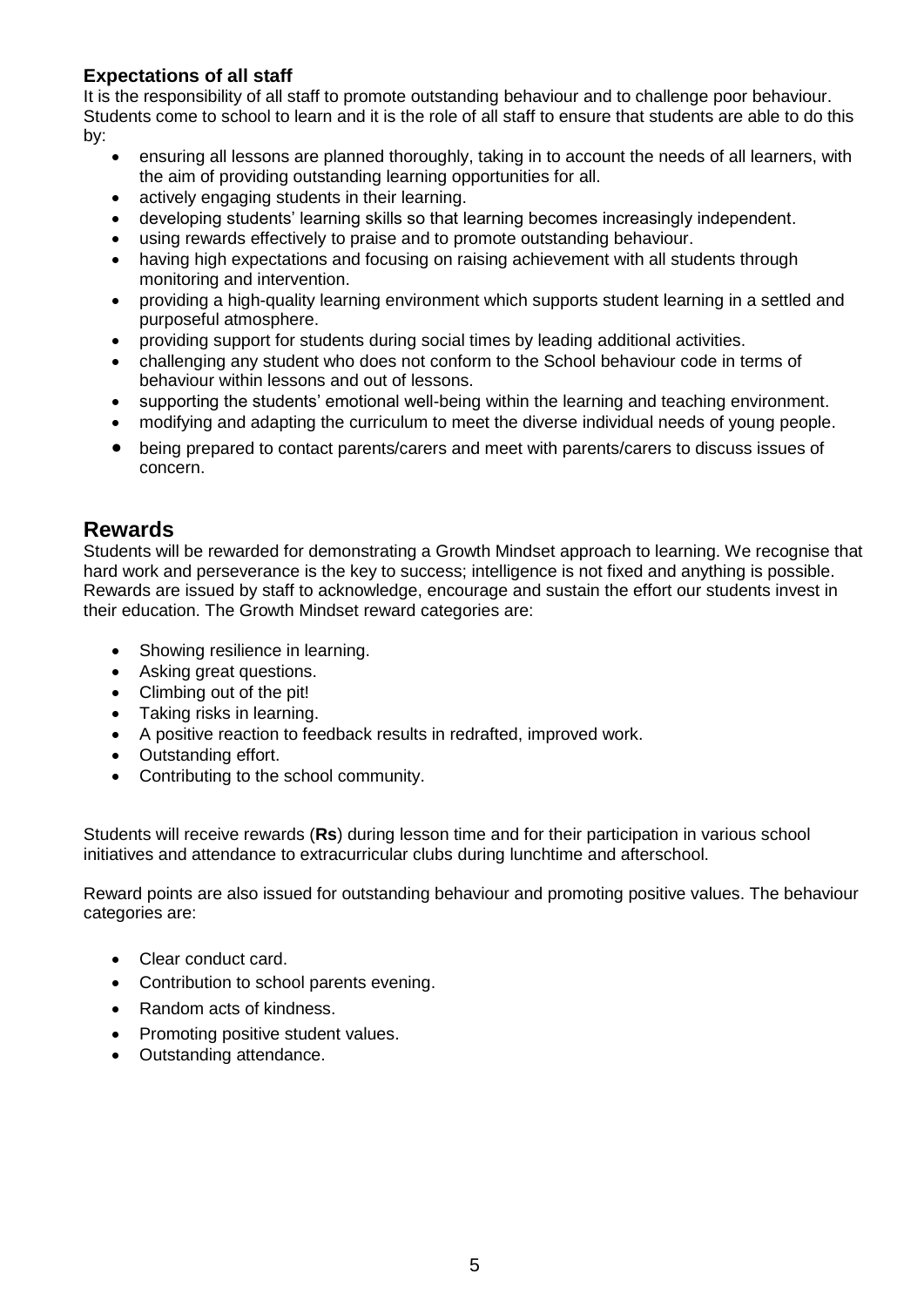## **Celebration events**

Students receive recognition from their peers for their successes during our celebration assemblies which take place once per term. At the end of the year each community holds a final celebration event where awards are given out to students for every subject, attendance and personal growth. Parents/carers are invited to these ends of year events.

#### **Endeavour**

Students who demonstrate a consistent application of a Growth Mindset to learning, evidenced by their termly progress updates, will be invited to take part in the activities of the Endeavour group. Students who are selected for Endeavour are invited for an afternoon treat to celebrate the importance of a Growth Mindset approach.

#### **Vintage Tea Party**

The ultimate accolade for your mantel piece! Students are nominated by staff to receive these exceptional awards. The ceremony takes place in once per year by invitation only based on the students' commitment to the Growth Mindset categories over the academic year. This award ceremony is aimed at key stage 3; the nominees are notified by post during the summer break.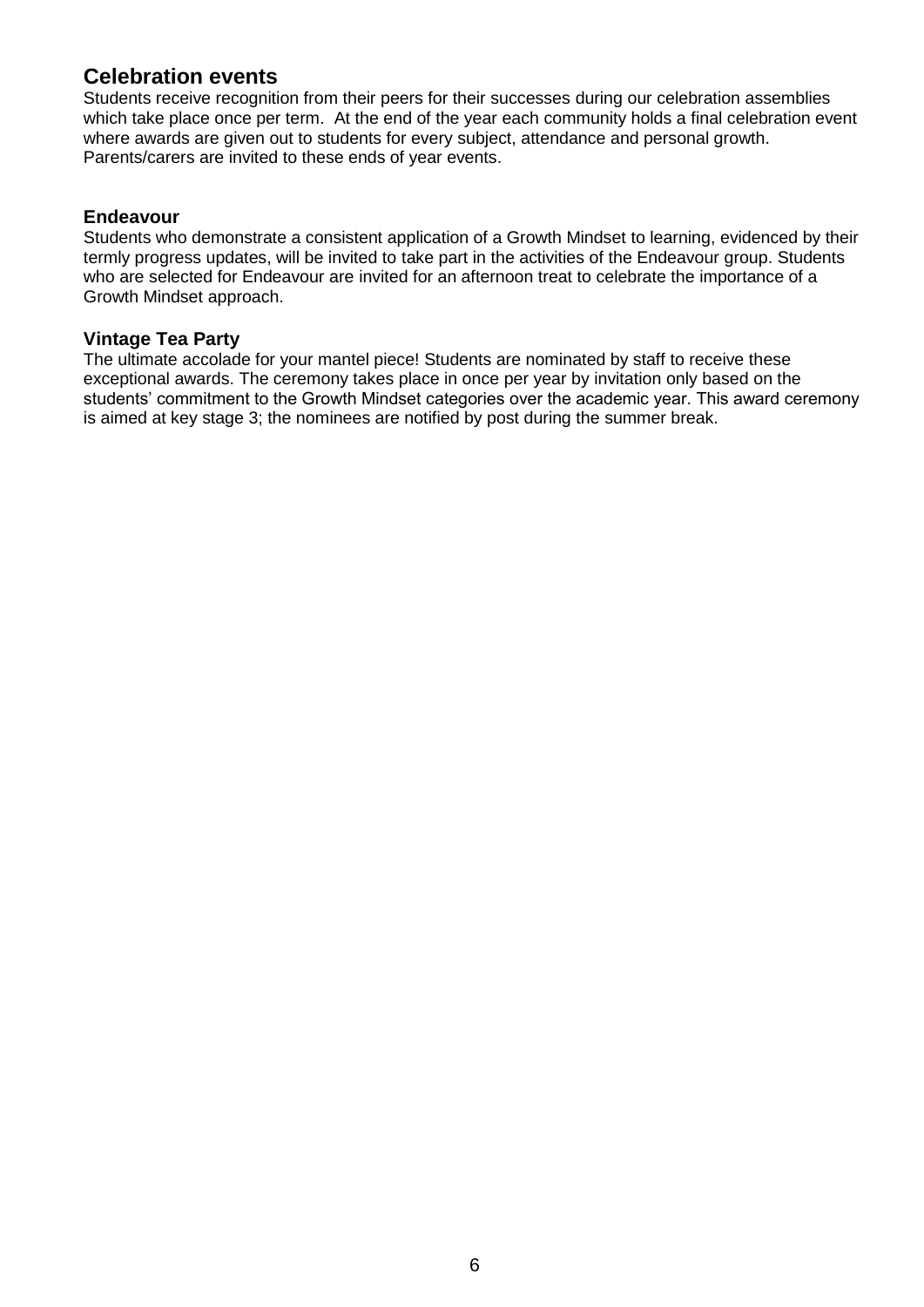| Level          | Description                                                                                                                                                                                                                                                                                          | Awarded by                                                              | Frequency                                                                            |
|----------------|------------------------------------------------------------------------------------------------------------------------------------------------------------------------------------------------------------------------------------------------------------------------------------------------------|-------------------------------------------------------------------------|--------------------------------------------------------------------------------------|
| R              | Verbal recognition for demonstrating<br>positive behaviour or a Growth Mindset:<br>good organisation at the start of the<br>lesson<br>demonstrating an interest and a<br>keenness in the work<br>random acts of kindness<br>٠<br>good manners<br>٠<br>growth mindset /behaviour categories<br>listed | A class room teacher<br>would award this<br>during a lesson.            | Per lesson                                                                           |
| R <sub>1</sub> | Good comment sticker, stamp or signature<br>in the planner awarded for positive<br>behaviour or a Growth Mindset:<br>high levels of engagement<br>attempting new challenges<br>٠<br>producing homework of an exceptional<br>standard.<br>growth mindset /behaviour categories<br>listed              | A class room teacher<br>could award this in the<br>same lesson as the R | Per lesson                                                                           |
| R <sub>2</sub> | Post card home awarded when a student<br>consistently produces classwork and<br>homework of outstanding effort<br>demonstrating a positive Growth Mindset.                                                                                                                                           | Classroom teacher                                                       | Sustained effort<br>over a minimum<br>of 3 lessons                                   |
| R <sub>3</sub> | Letter home, phone call or recognition in<br>the newsletter awarded when a student<br>consistently produces classwork and<br>homework of consistently outstanding<br>effort demonstrating a positive Growth<br>Mindset                                                                               | Subject leader/ faculty<br>leader                                       | Half termly                                                                          |
| R <sub>4</sub> | Certificate/badges in celebration assembly<br>Take part in an Endeavour experience or<br>Vintage Tea Party invitation.<br>Awarded when a student consistently<br>demonstrates a positive Growth Mindset                                                                                              | Nominated by faculty<br>leader<br>LT raising attainment<br>coordinators | recommendation<br>due to sustained<br>effort in termly<br>and annual<br>celebrations |
| R <sub>5</sub> | Family reward for a celebration event.<br>Awarded for a positive Growth Mindset or<br>exceptional circumstances                                                                                                                                                                                      | Headteacher                                                             | Awarded annually<br>for sustaining<br>effort over the<br>year                        |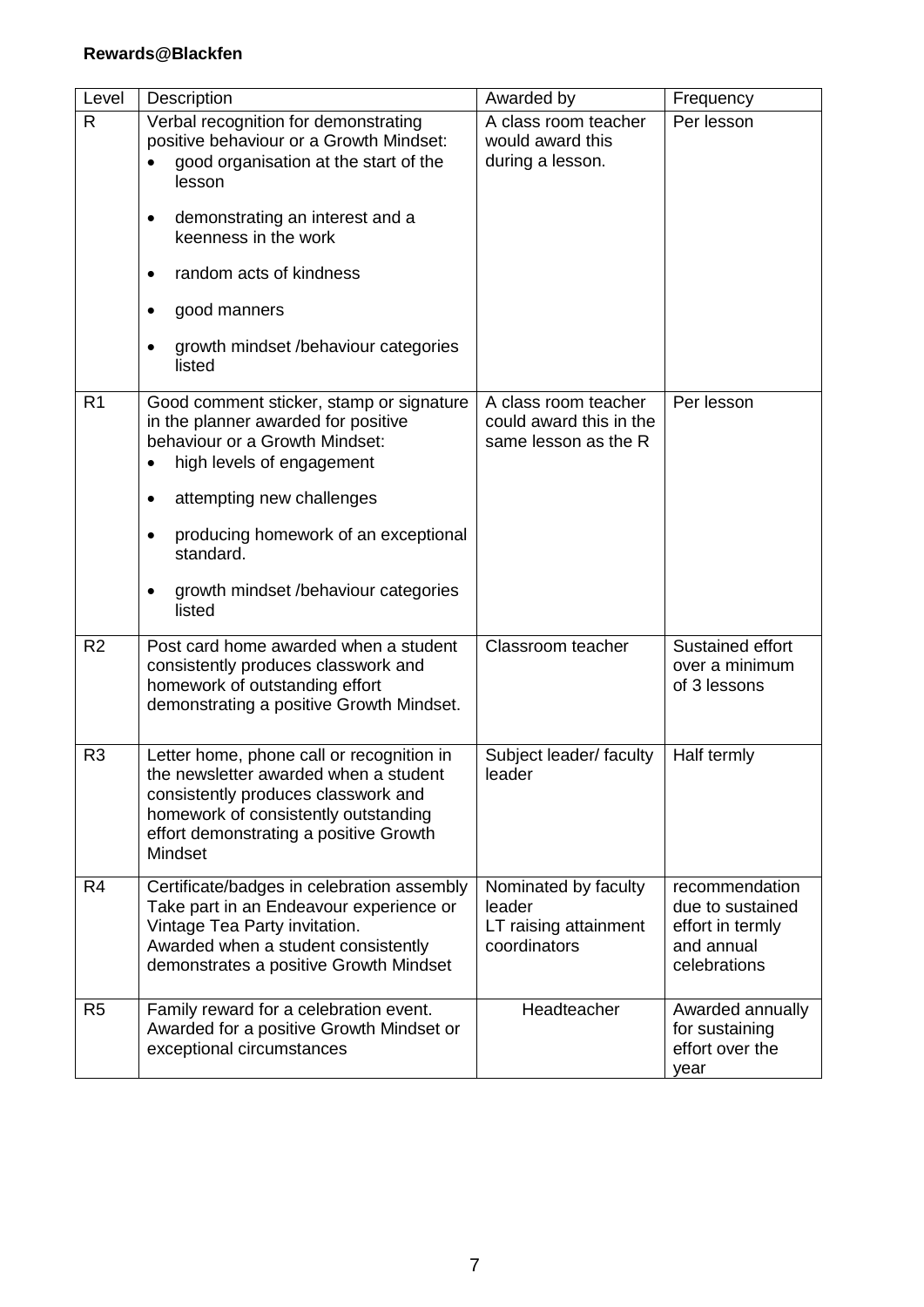## **In class Sanctions (See behaviour flow chart 1)**

- S Verbal name on whiteboard/in notebook.
- S1– Verbal reminder name on whiteboard/in notebook 10 minute detention.
- S2 Verbal action 30 minute detention logged.
- S3 Action Student removed to the safe room 1 hour detention (could include Community Service such as litter picking). Failure to produce Conduct Card or 3 signatures on Conduct Card – Leadership Team detention (1 hour) Non-attendance of S2.
- S3b Action Student fails to attend S3 detention 1 hour and thirty minutes.
- S4 Action Internal exclusion for students whose behaviour is disruptive across many subjects or extreme example of poor behaviour within one subject or failure to do S3b. The decision has to be made by the Head or Deputy Heads. Following internal exclusion there may be a "reintegration" meeting with parents/carers (AHT/SSO) and the student will go on AHT Report.
- S4b This will be an internal exclusion on a Saturday morning for three or more S4s in any one term or failure to comply with an S4.
- S5 External exclusion Failure to attend a S4. (see flow chart) Following external exclusion there will be a "return from exclusion" meeting with parents/carers/SSO and LT and the student will go on DHT Report. This decision is made the by the Head teacher.

Other sanctions may include litter picking, loss of privileges e.g. early dismissal at the end of term, prevention from going on trips, telephone call home and loss of lunch or break time. Students who persistently disrupt in class may be removed for a series of lessons.

#### **Examples of what in-class sanctions may be issued for**

- S A verbal reminder to be on task.
- S1 Behaviour for learning repeated reminder to be on task, talking when the teacher is talking or when others are talking to the class, eating in class.
- S2 Homework not done, PE kit missing. Behaviour – repeated reminder to be on task, questions decision, refusal, defiance.
- S3 Behaviour for learning repeated reminder to be on task, continued defiance and disruptive, work rate very slow, unsafe or serious poor behaviour. Non-attendance of S2.
- S3b Student fails to attend S3 detention.
- S4 Uniform openly defiant about uniform. Behaviour for learning – persistently disruptive to the learning of others in the group, continued off task behaviour, very little work completed, very serious poor behaviour or abusive behaviour, bullying.
- S5 Behaviour for learning extreme abusive behaviour, extreme threatening behaviour, fighting, bullying or any illegal act. On the fourth S4 in any one term the student will be fixed term excluded S5. This decision is made the Head Teacher.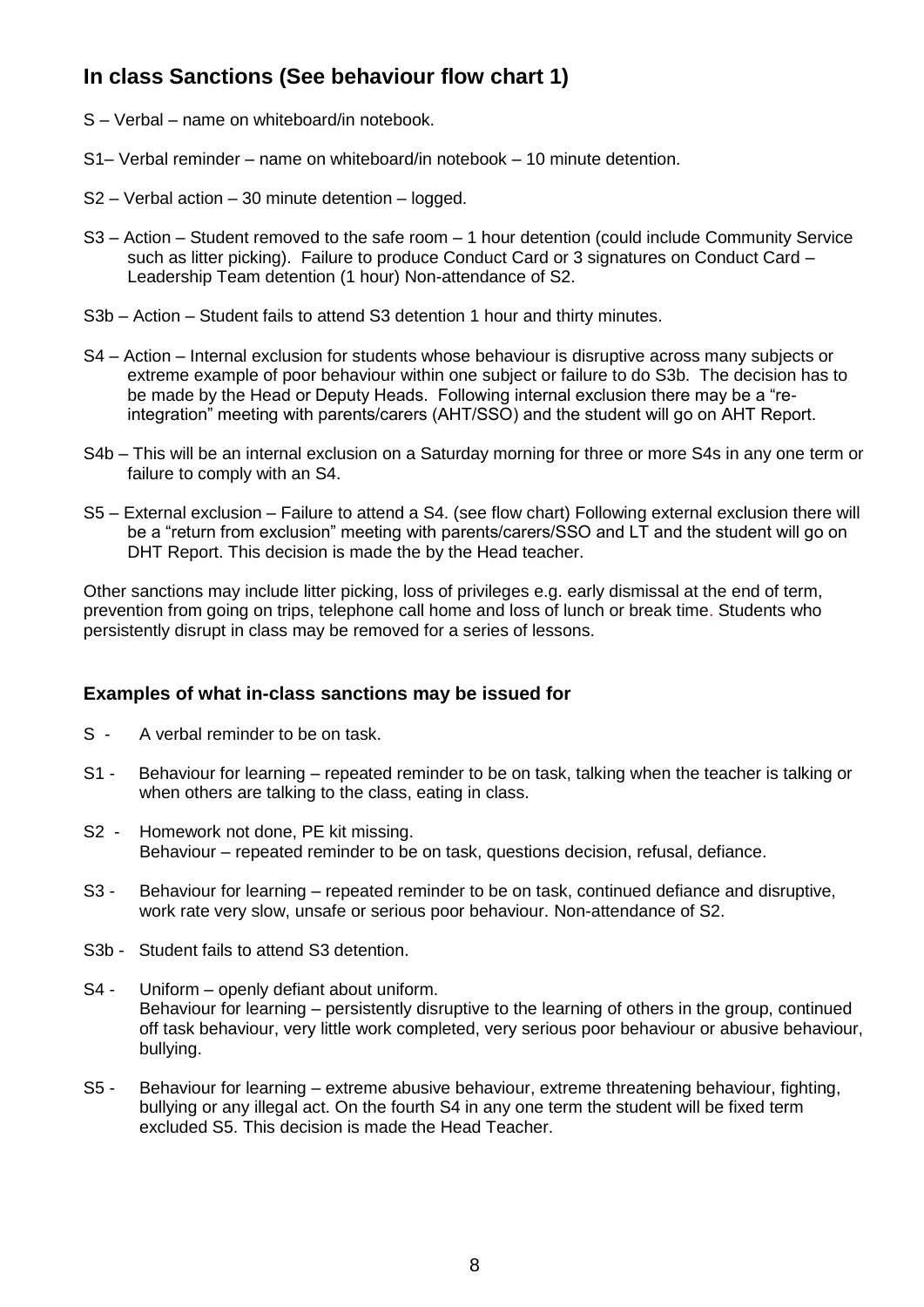## **Out of class sanctions (see behaviour flow chart 2)**

Examples include: in an out-of-bounds area; smoking (has to be S4 or S5 only); incorrect uniform reminder; use of foul language; "silly" behaviour; littering; abusive behaviour; threatening behaviour; bullying; illegal acts.

- S Verbal warning issued and issue resolved.
- S1– Verbal reminder/request delayed acceptance 10 minute detention.
- S2 Continued defiance (if does not adhere to S1) 30 minute detention issued logged.
- S3 1 hour detention (could include Community Service such as litter picking). Failure to produce Conduct Card or 3 signatures on Conduct Card – Leadership Team detention (1 hour) Nonattendance of S2.
- S3b Action Student fails to attend S3 detention 1 hour and thirty minutes.
- S4 Very serious poor behaviour, abusive behaviour, bullying or failure to attend aS3b Internal exclusion. The decision has to be made by the Head or Deputy Heads. Following internal exclusion there maybe a "re-integration" meeting with parents/carers (AHT/SSO).
- S4b This will be an internal exclusion on a Saturday for three or more S4s in any one term or failure to comply during internal exclusion.
- S5 Extreme abusive behaviour, extreme threatening behaviour, fighting, bullying or any illegal act External exclusion. Following external exclusion there will be a "return from exclusion" meeting with parents/carers/SSO and LT and the student will go on LT Report. Refusal to attend S4. On the fourth S4 in any term the student will be fixed term excluded S5. This decision is made by the Head Teacher.

Bullying is not tolerated (see anti-bullying policy) and will be dealt with as S4 or S5.

Poor behaviour outside school that is likely to bring the name of the school into disrepute will be dealt with as S4 or S5 and may include some form of community service.

Homophobic, sexist and racist behaviour are not tolerated and will be dealt with as S4 or S5. Any discrimination of age, disability, ethnicity, gender, gender reassignment, maternity and pregnancy, religion and belief, sexual identity, marriage and civil partnership will not be tolerated and will be dealt with as S4 or S5 (see: Equality Policy and Race Equality Policy).

#### **Other information**

Selected high behaviour points students could be made to stay in detention with DHT until 4.10pm every night for four weeks.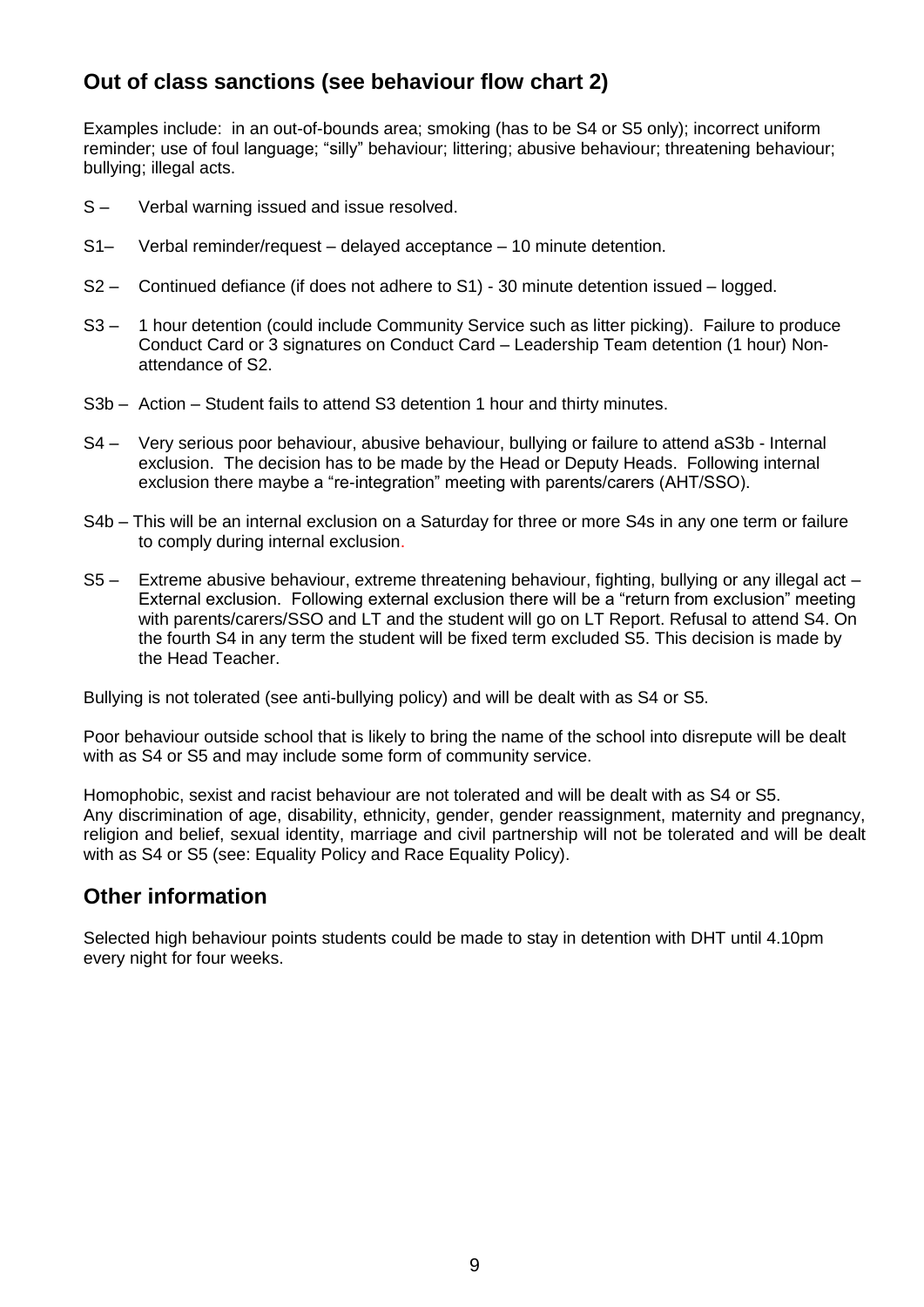## **IN LESSONS ONLY DOING AS I AM TOLD WHEN I AM TOLD TO DO IT**

#### **This is what will happen if you are defiant: Say NO or REFUSE Question a member of staff over a decision – say Why? Do not do something readily**

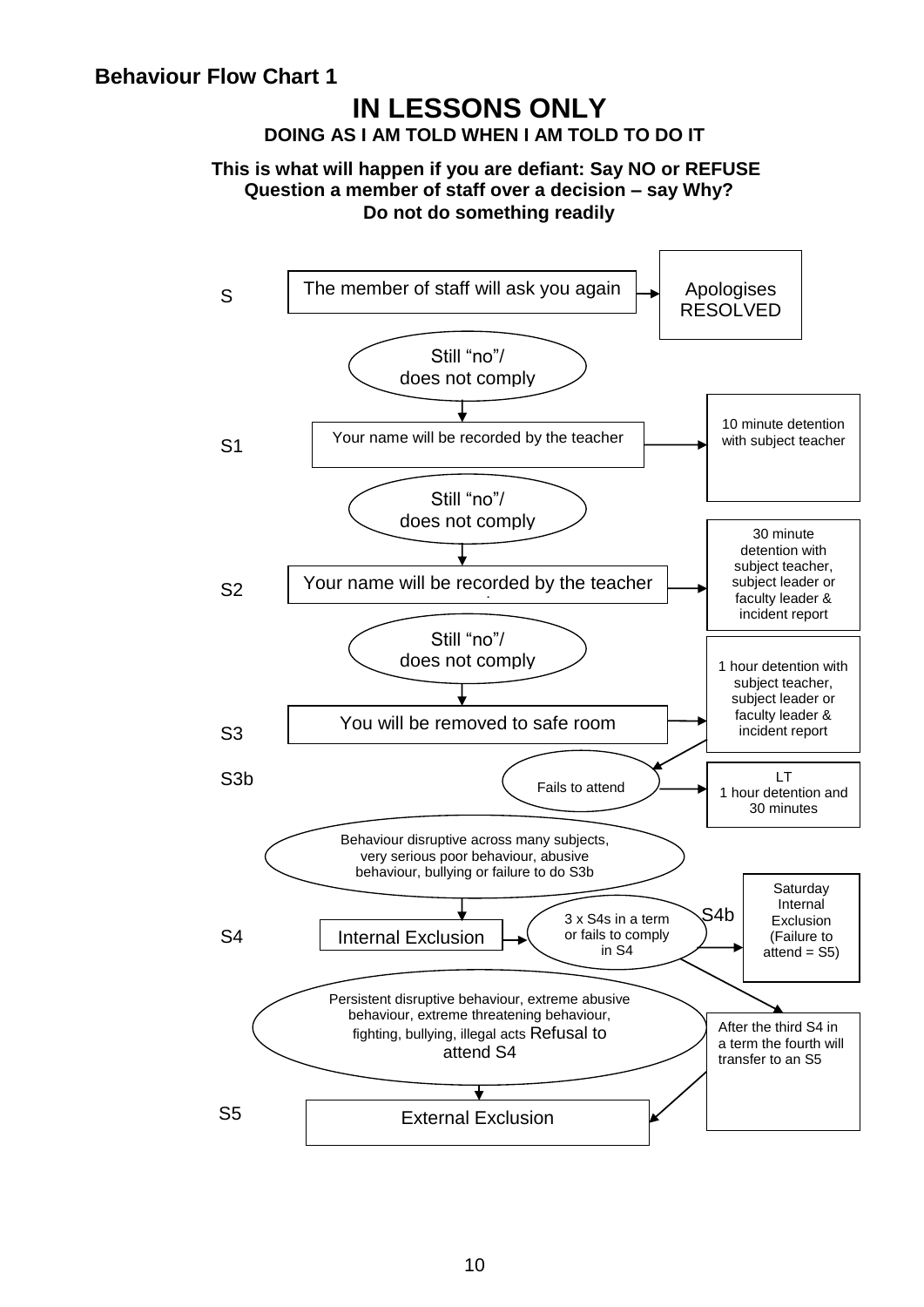## **Behaviour Flow Chart 2**

## **OUT OF CLASS ONLY**

**DOING AS I AM TOLD WHEN I AM TOLD TO DO IT** 

#### **This is what will happen if you are defiant: Say NO or REFUSE Question a member of staff over a decision – say Why? Do not do something readily**

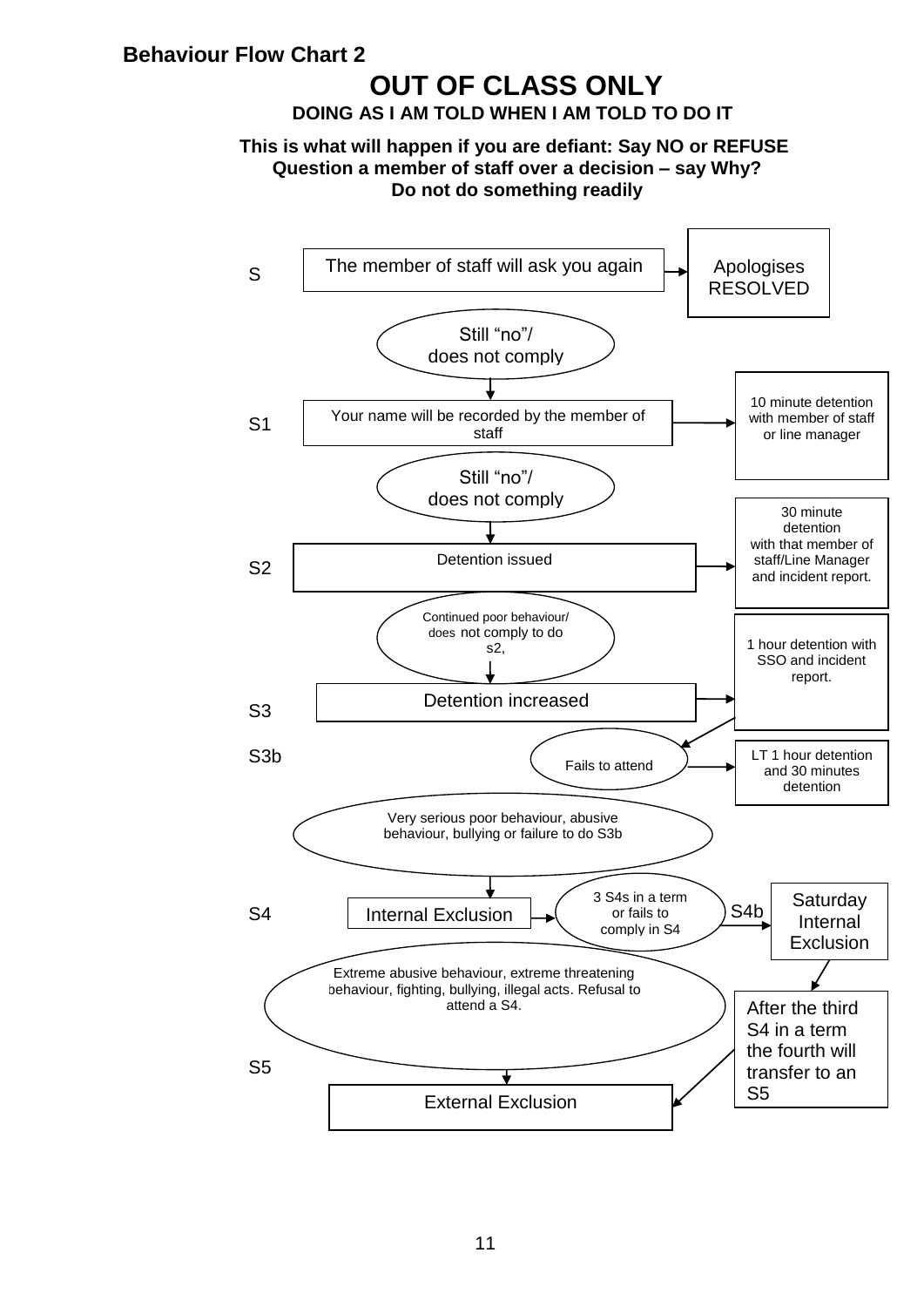## **Exclusion**

Failure to attend an internal exclusion, S4, in the designated area, at the specified date, will lead to a S5, fixed term exclusion.

Permanent exclusion can be considered for persistent breach of the behaviour charter and for first or 'one off' disciplinary offences. These can include (but is not limited to):

- serious actual or threatened violence against another student or member of staff.
- substance abuse including possession of, use or supplying an illegal drug.
- possession of an offensive weapon.
- intention to cause damage using flammable material e.g. matches, lighters, fireworks.

Before reaching a decision to exclude either permanently or for a fixed period, the Head Teacher will:

- ensure that a full investigation has been conducted &, where possible, signed written statements taken from both the student involved and any witnesses, which may be used in a disciplinary meeting.
- consider all the relevant facts and such evidence as may be available to support the allegations made, taking into account the school's behaviour policy.
- ensure that the student has had the opportunity to give his or her version of events.
- consult others, if necessary, being careful not to involve anyone who may have a role in any statutory review of his or her decision, for example members of the Governing Body Discipline Committee.
- ensure that parents/carers are advised of the process and timescales.

## **Clarity House Respite Centre**

Clarity House is a room supervised by DHT. There will only be one student at a time to limit social time. If a student gains over 150 behaviour points they will attend Clarity House for 5 days. Every subsequent 75 points she will receive another 5 days in Clarity House.

If the student refuses to attend she will receive a further fixed term exclusion for each day she refuses.

At the 4th visit to Clarity House parents will be called in to meet DHT before returning to lessons.

At the 6th visit to Clarity House a directed 14 week placement at New Horizons Academy, an alternative provision, will be put in place.

If the student gains a further 75 points after her 8th visit to Clarity house in her school life, this will lead to permanent exclusion.

## **Smoking (see No Smoking Policy)**

The school is a "non-smoking" site. Any student found smoking on school site or in the surrounding area will be internally excluded (S4). Persistent offenders will receive a fixed term exclusion (S5); this is also applied to the use of all e-cigarettes and vapour cigarettes.

## **Mobile devices (this includes phones, I-pods, MP3s, speakers and Smart watches)**

Mobile devices cannot be used on school site. Any student seen using a mobile device will have the device confiscated and the device will need to be collected from the school office at the end of the day. On the third occasion that a mobile device is confiscated in any one term it will need to be collected from the school office by an adult. If a student needs to visit the toilet during lessons they will be told to hand over their phone to the class teacher.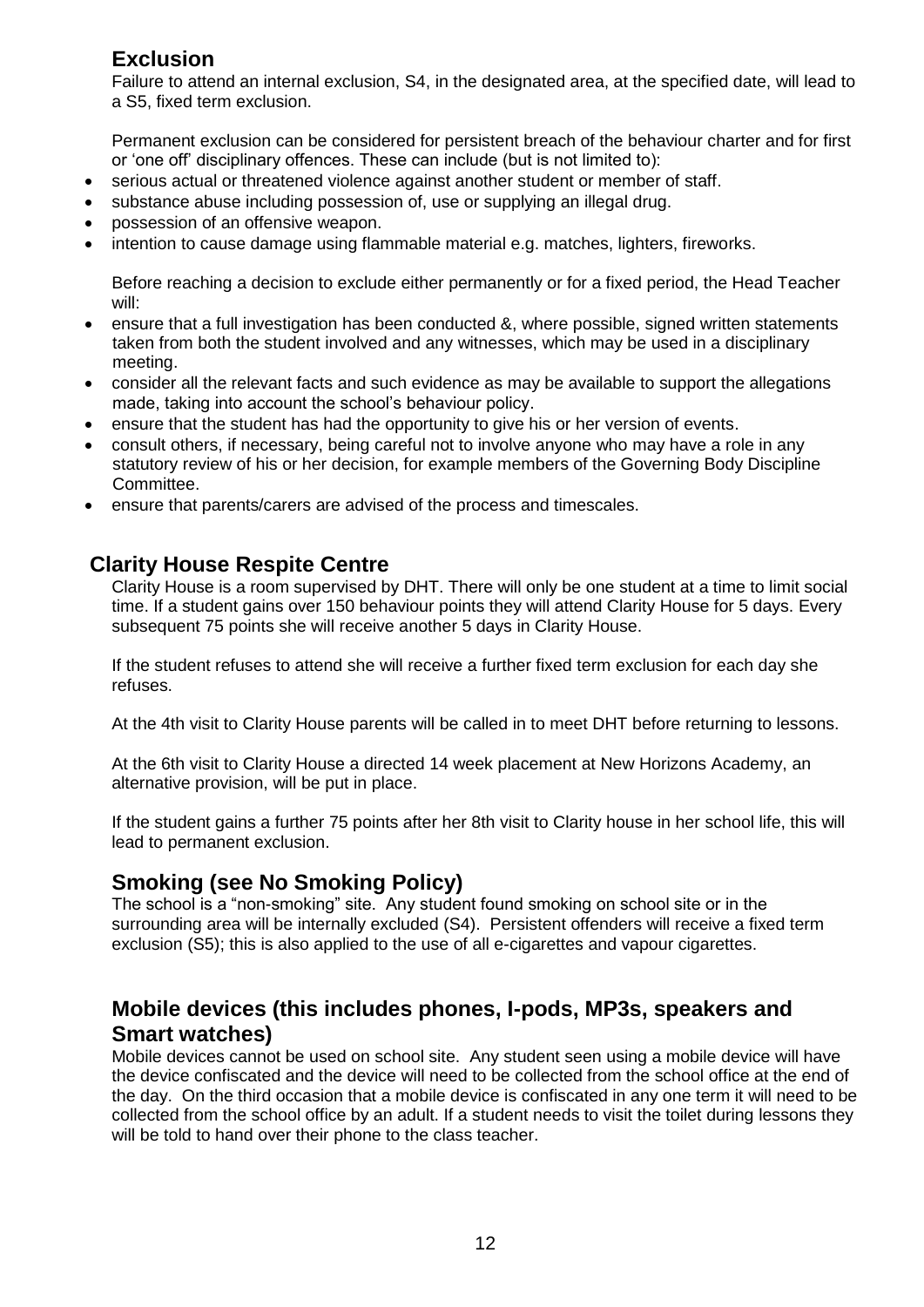## **Behaviour out of school**

Our expectation is that students are ambassadors of the school and we have high expectations of their behaviour in the local area.

The school will respond to all non-criminal bad behaviour and bullying which occurs anywhere off the school premises and which is witnessed by a member of staff or reported to the school. Sanctions will be applied if there is any unacceptable behaviour when the student is:

- taking part in any school organised or school related activity
- travelling to or from school
- wearing the school uniform
- in some other way identifiable as a student at the school sanctions will also be applied if there is any unacceptable behaviour that could have repercussions for the orderly running of the school and or poses a threat to another student or member of the public. As this could adversely affect the reputation of the school.

It is up to the school to decide whether it is appropriate to notify the police or the anti-social behaviour coordinator of the actions taken against the student.

## **School trips**

Students' attendance on a residential trip is subject to good behaviour prior to the trip. Any monies paid will be non-refundable.

## **Detention system at Blackfen**

The detention is used at Blackfen to rebuild relationships, to enable students' to catch up on work they have missed or not completed and to apply a sanction for students' whose behaviour is unacceptable. All members of staff can impose detentions within the school policy.

After school students may be detained for 10 minutes without prior notice. At least 24 hours' notice in writing, where possible in the Student Planner, must be given for any after school detention for longer than 10 minutes, unless exceptional circumstances apply. Students who are late to school will receive a detention the same day at break time.

As far as possible detentions will be administered by the member of staff or department in which the incident occurred. For out of class issues it is a uniform detention on Tuesday and Thursdays.

Mobile phones will be collected at the start of any detention by the member of staff.

## **Monitoring of behaviour in class**

Sometimes it is necessary to monitor the behaviour of students through use of reports. Levels for monitoring behaviour are:

**Form tutor report** – Verbal and informal monitoring of specific individual students by the form teacher. These students should be raised as potential issues at regular meetings or to the Subject Leader/Faculty Leader. This needs to be logged on sims by the form tutor and SSO informed.

**Subject leader report**. – Student is placed on subject report by Subject Leader or Faculty Leader for 2 weeks. This must be used in response to concerns. At the end of 2 weeks a review meeting must be held with the student and a letter must be sent home to parent/carer. This needs to be logged on sims by the subject leader and SSO informed.

**AHT report** – Student is placed on report by AHT for 2 weeks. At the end of 2 weeks a review meeting must be held with the student and parents/carers. This is for any student with escalating behaviour concerns. This needs to be logged on sims by the AHT and SSO informed.

**DHT report** – Student is placed on report by Leadership Team for 2 weeks. At the end of 2 weeks a review meeting must be held with the student and parents/carers. This is for any student returning from fixed term exclusion and escalated behaviour.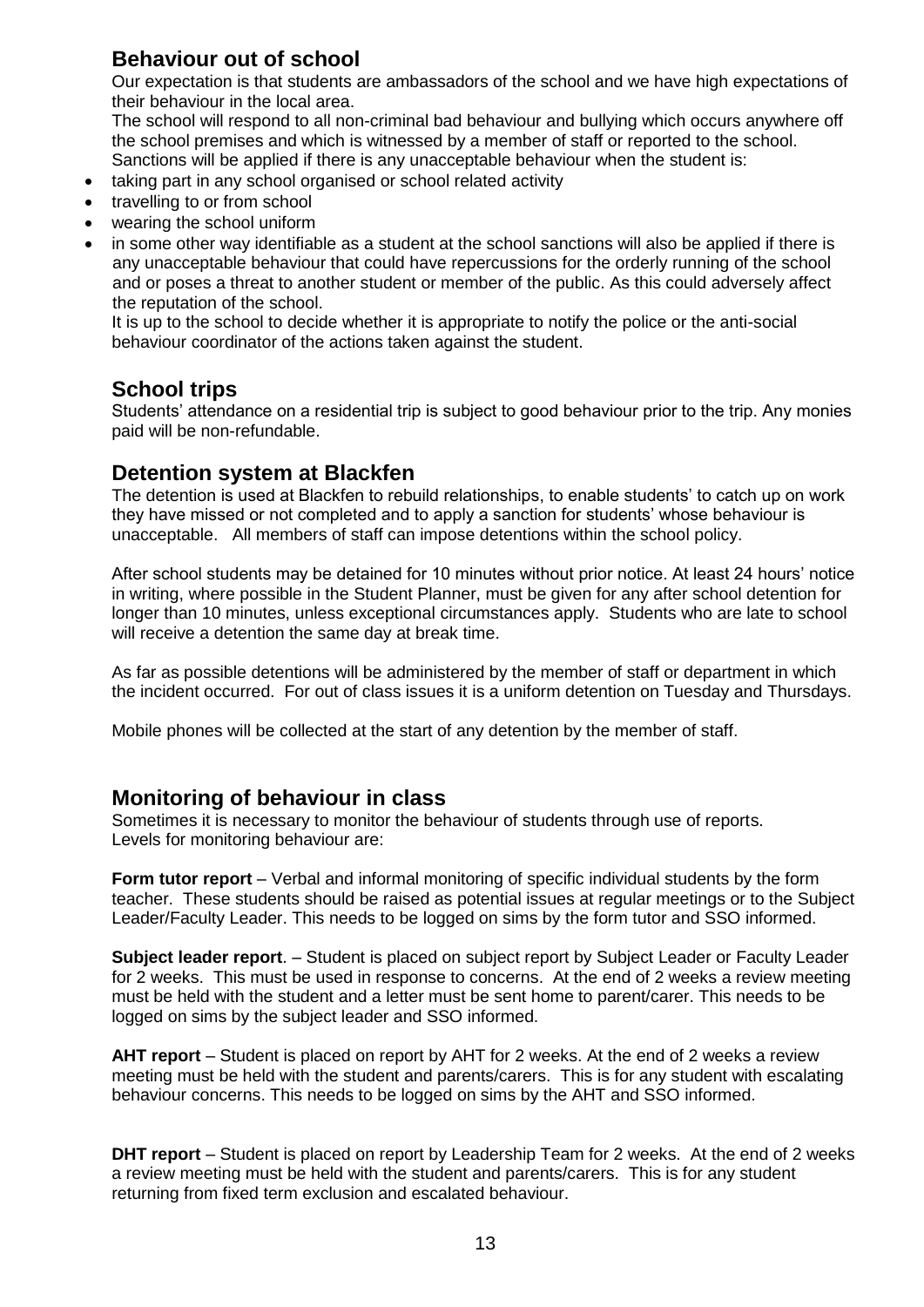## **On call**

In the circumstances where a student is extremely disruptive in a lesson by posing a health and safety risk to themselves or others or preventing the learning of their peers, the student may be removed by the person 'on-call'.

The student will be removed to the safe room and set an S3 detention by the class teacher on Sims.

The safe room staff teacher will write in the student's journal the next Faculty detention. If a student refuses to go to the safe room, or truants the on-call, an S3b is given. The staff on-call will email AHT and the SSO who will contact home.

AHT will conduct the S3b on call on a designated day of the week. Failure to attend the S3b will result in an S4.

Two on calls in one day will lead to a S4 for the remainder of the day.

## **Anti-bullying**

(In line with *DfE Guidelines – July 2017-Preventing and Tackling Bullying* – for more details please see the full Anti-bullying policy).

#### **Our aims**

There are measures in the school to encourage outstanding behaviour and to prevent all forms of bullying amongst students. The Equality Act 2010 includes a public sector Equality Duty April 2011 which covers age, disability, gender reassignment, pregnancy and maternity, race, religion or belief, sex and sexual orientation.

## **Our Statement of intent**

Bullying is not tolerated at Blackfen School.

#### **Rationale – Why we have a policy**

The school has a policy in place to prevent and tackle bullying and poor behaviour. The policy is to make clear – to parents, students and staff - that when incidents do occur they are dealt with quickly. The school has a positive and caring ethos, which values all members of the school's multi-cultural community, and where anti-social and bullying behaviours are not accepted or tolerated.

## **What is Bullying?**

Behaviour by an individual or group usually repeated over time, that intentionally hurts another individual or group either physically or emotionally. Bullying is an abuse of power that results in distress and pain to the victim. It is agreed that bullying can take many forms often motivated by prejudice against particular groups, for example on grounds or race, religion, gender, sexual orientation, disability or because a child is adopted or has caring responsibilities. It can be motivated by actual or perceived differences between young people. **Bullying is:** behaviour by an individual or group usually repeated over time, that intentionally hurts another individual or group either physically or emotionally. Bullying is an abuse of power that results in distress and pain to the victim. A bully is a person who habitually seeks to harm or intimidate those whom they perceive as vulnerable.

**Bullying is NOT** when young people of similar age and size find themselves in conflict. Examples of this could include disagreeing**,** friendship issues, name calling between two friends, play fighting**,** having an argument or even fighting, without imbalance of power or use of intimidation.

The experience of conflict or disagreement is upsetting for those involved but it is not bullying. However, unresolved disagreements can escalate when a person retaliates by constantly picking on another. A pattern of bullying can emerge if conflict is not dealt with at an early stage.

Students and parents/ carers are encouraged to report all incidents and to keep evidence where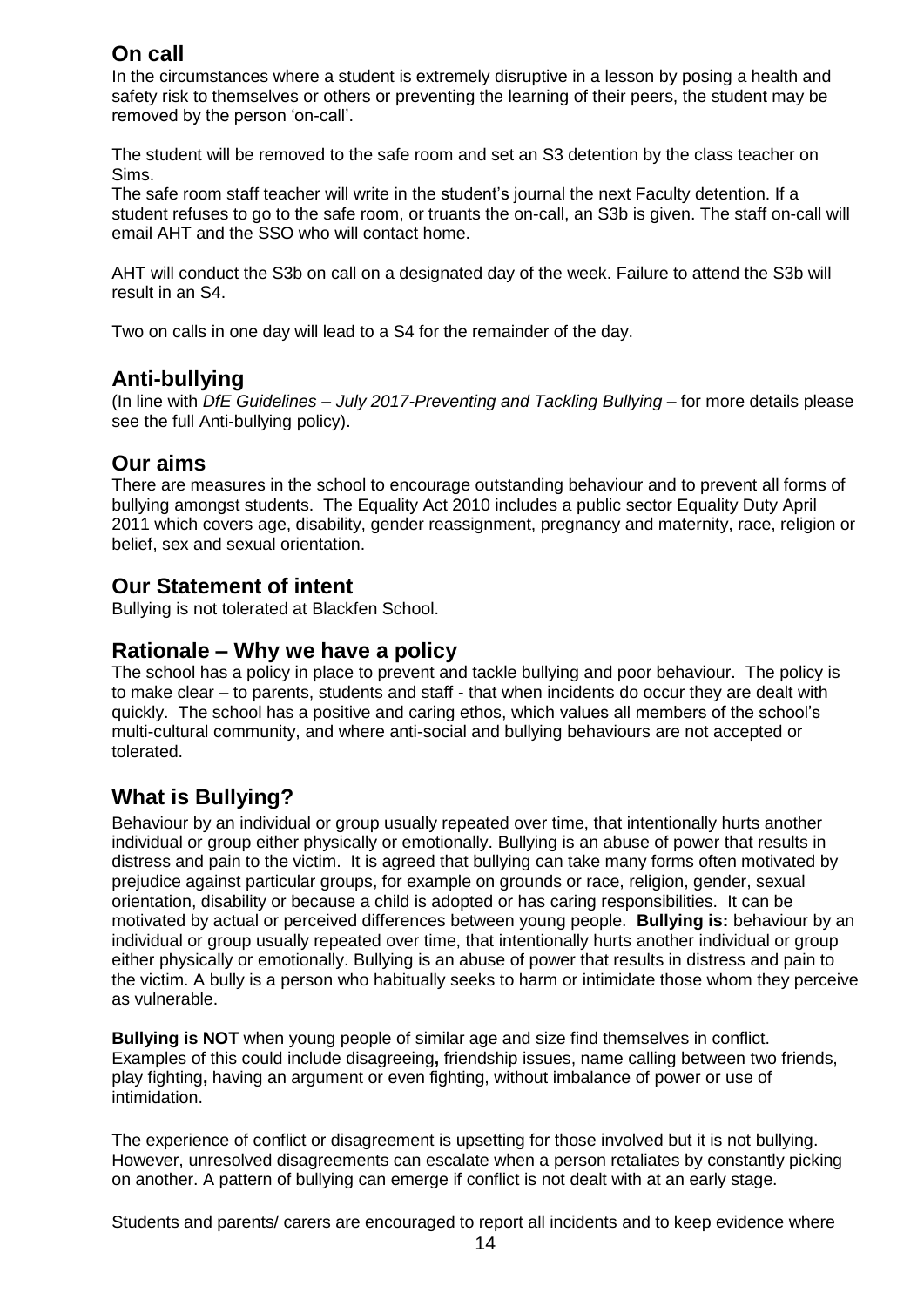possible such as keeping written records or copies of texts/ emails and printouts of postings on social networking sites. Bullying on social networking sites can also become a matter for the police.

#### **Procedures**

- Staff refer incidents of bullying to the Student Welfare Team who will apply support measures and sanctions following consultation with LT.
- Every incident is investigated as soon as possible.
- All parties are encouraged to record the incident in writing.
- The school records all bullying incidents on the bullying log. These are reported to Governors at every Full Governors meetings.
- Parent/carers' concerns about bullying are dealt with promptly.

## **Use of reasonable force**

(In line with *DfE Guidelines – July 2017 –* for more details please see the full Use of Reasonable Force policy).

All members of staff have a legal power to use reasonable force. Any person who has been put temporarily in charge of students such as unpaid volunteers or parents accompanying students on a school organised visit also have the power to use reasonable force.

Reasonable force can be used to prevent students from hurting themselves or others, from damaging property, or from causing disorder.

Reasonable force can be used for two main purposes – to control students or restrain them. The decision on whether or not to physically intervene is down to the professional judgement of the staff member concerned and should always depend on the individual circumstances. The member of staff will use their judgement and consider the student's behaviour and level of risk at the time of the incident, the degree of force used, the effect on the student or member of staff and the student's age.

Reasonable force can be used:

- to remove disruptive students from the classroom where they have refused to follow an instruction to do so.
- to prevent a student behaving in a way that disrupts a school event or a school trip or visit.
- to prevent a student leaving a classroom where allowing the student to leave would risk their safety or lead to behaviour that disrupts the behaviour of others.
- to prevent a student from attacking a member of staff or another student, or to stop a fight.
- to restrain a student at risk of harming themselves through physical outbursts.

The use of reasonable force policy acknowledges that there is a legal duty to make reasonable adjustments for disabled children and children with SEN.

It is not illegal to touch a student. There are occasions when physical contact, other than reasonable force, with a student is proper and necessary. In the context of Blackfen, these may include:

- comforting a distressed student.
- congratulating or praising a student.
- demonstrating the use of a musical instrument.
- demonstrating exercises or techniques during PE lessons or sports coaching
- giving first aid.

If reasonable force is used the Designated Safeguarding Lead will record the incident and will inform parents of the use of reasonable force.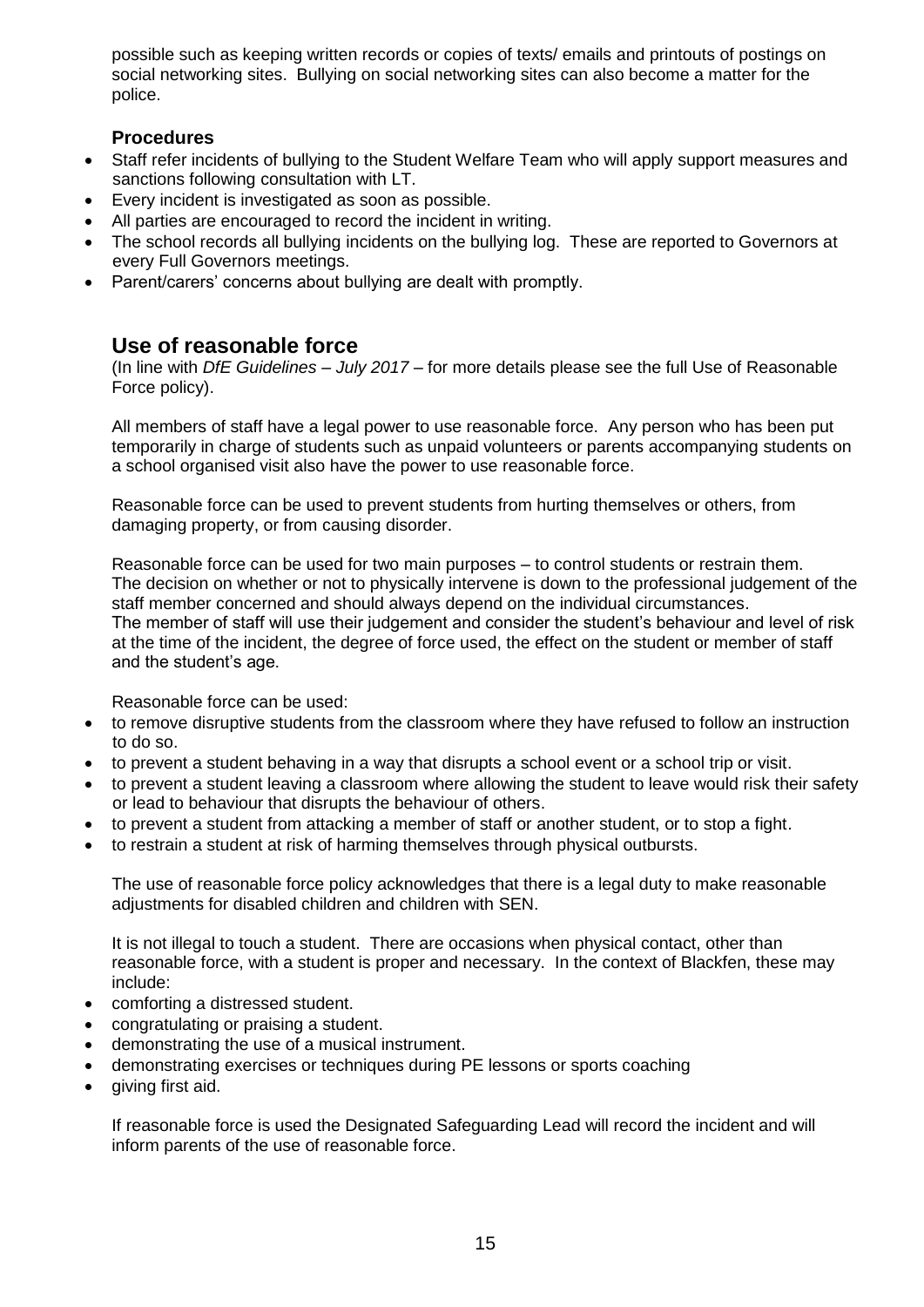## **Allegations of abuse against teachers and other staff**

(In line with *DfE Guidelines – Keeping Children Safe in Education 2018. (For more details see the full school policy*).

The school has a procedure for dealing with allegations about members of staff. Any student who is found to have made malicious allegations is likely to have breached school behaviour policy. Action will be taken in line with the sanctions outlined in this document against any student found to have made malicious accusations against school staff. Parents will be informed.

#### **Screening, searching and confiscation**

(In line with *DfE Guidelines – January 2018* – for more details see the full school policy).

In all cases of screening or searching the Student Welfare Team will be involved.

#### **Screening**

The school can require a student to undergo screening by a walk-through or hand-held metal detector (arch or wand) even if they do not suspect them of having a weapon and without the consent of the student. Any member of staff can screen a student with the Student Welfare Team.

#### **Searching with consent**

Any member of staff can search a student (with the Student Welfare Team) with their consent for any item. The consent does not have to be formal or written. It is enough for the teacher to ask the student and for the student to agree. If the student refuses the teacher can apply a sanction as outlined in this charter.

#### **Searching without consent**

School staff have the statutory power to search a student or their possessions, without consent, where it is suspected the student has certain prohibited items. The items that can be searched for under this power are knives or weapons, alcohol, illegal drugs and stolen items; and tobacco and cigarette papers, fireworks and pornographic images; and any article which has been used or could be used to commit an offence, or to cause personal injury to, or damage to property such as lighters or matches. All these are items banned by the school rules.

During the search the person conducting the search can request the removal of outer clothing and can search pockets and possessions. A student's possessions include a locker and their bags.

#### **Confiscation**

School staff can seize (confiscate) any banned or prohibited item found as a result of a search or which they consider harmful or detrimental to school discipline.

- Any article thought to be a weapon must be passed to the police via the Student Welfare Team.
- Any alcohol, tobacco, cigarette papers and fireworks must be disposed of.
- Controlled drugs must be passed to the police (as above).
- Stolen items must be passed to the police (as above).
- Any article found which is used to commit an offence or cause injury or damage must be delivered to the police or disposed of, in line with school policy and British law.
- Any pornographic image must be kept and shown to the Safeguarding Officer who must decide if the image should be delivered to the police.
- High energy drinks will be confiscated and disposed of.

#### **Dealing with electronic devices**

If an electronic device is found during a search any data or files on the device can be examined. If a student is seen or heard using an electronic device including speakers, ear phones or air pods, staff have the power to confiscate this item.

#### **Informing parents**

Parents/carers will be informed by a member of the Student Welfare Team if any banned item is discovered through searching.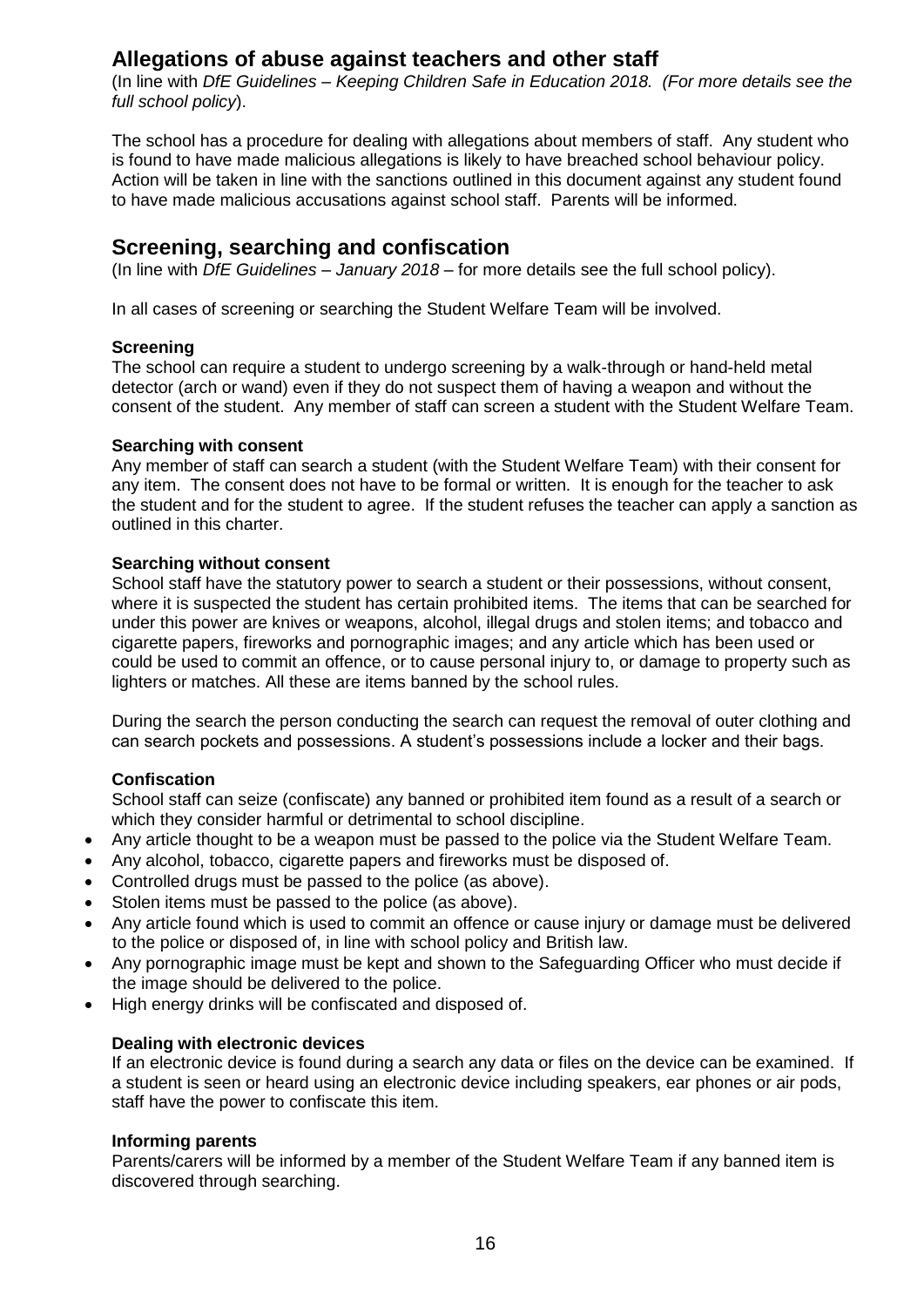#### **Uniform and Equipment Rules and Regulations – 2021-2022 Policy Statement**

At Blackfen School for Girls we believe that the uniform should reflect the school motto "Raising Aspirations, Releasing Potential", and should demonstrate visibly that our students are aiming for excellence in everything that they do. We expect the very highest standards of dress for all students. Years 7-11 wear a uniform which is described in more detail below, and the Sixth Form have a dress code of either a trouser or skirt suit.

In case of financial difficulty please contact the school either through the PA to the Head Teacher, the Form Tutor, the Student Welfare Team, the Deputy Headteacher or the Headteacher for assistance or advice.

#### **Conduct Card**

All students carry a conduct card and students receive a 'signature' for any instance of poor uniform listed on the card or if they are late for lessons, and, if they receive three 'signatures' they receive a 1 hour 'Conduct Detention'. Students also receive a detention if they fail to produce their card at any time. We greatly value the support that we receive from parents on all aspects of uniform and the conduct card.

Fourth signature on conduct card for same offence e.g. false nails, piercing will lead to internal exclusion. On the fourth day in internal exclusion, the student will be sanctioned with a fixed term exclusion. On their return from exclusion meeting if the prohibited item is still in place the student will return to internal for three days and a further fixed term exclusion will be sanctioned on the fourth day. This will continue until the item has been removed.

#### **Please note that all school uniform items should be clearly marked with the owner's name.**

#### **Indoor Uniform consists of:**

- regulation plain navy skirt with two box pleats back and front and/or regulation plain navy trousers.
- regulation white blouse.
- regulation navy or red school V-neck sweatshirt with the Blackfen embroidered name. No other sweatshirt may be worn.
- regulation navy or red school cardigan with Blackfen embroidered name. No other cardigans may be worn.
- a regulation blazer with school badge and the student's community flash on the central pocket.
- socks may be black, navy or grey; alternatively, tights may be worn and should be navy, black, grey or a shade of tan/brown; leggings of any colour may not be worn; socks/tights must be worn with shoes.
- shoes should be: leather or leather-look-not suede/nubuck; black, flat, plain and sensible i.e. not stilettos, no heels above 2 inches, nothing above the ankle bone and no large platforms; no form of Vans or Converse trainers are permitted, even if they are leather; trainers, boots, canvas style, leisure or backless shoes are not acceptable.
- outerwear for all year groups should consist of a **plain black or navy** coat, jacket, raincoat, anorak/cagoule or duffle coat, large logos or brand names are not permitted and may be confiscated; denim, fur/ fake fur, leather/leather look or suede jackets are not allowed; hats, scarves, gloves are optional but if worn must be **plain black, red or navy**. Hijabs must be **plain black, red or navy.**
- hair decorations are optional, must be discreet and in **plain black, red or navy**.
- Sunglasses can only be worn outside when sunny. They should not be seen in school buildings.
- Students are not permitted to roll up the sleeves on their blazer and/or roll up the waistband of their skirt.

#### **Non-Uniform Days**

There are two non-uniform days a year. All Communities in the school have charities that they support and non-uniform days allow money to be collected to support these charities. Parents will be notified in plenty of time when a non-uniform day has been decided. In most cases non-uniform days are held on the last day of a term.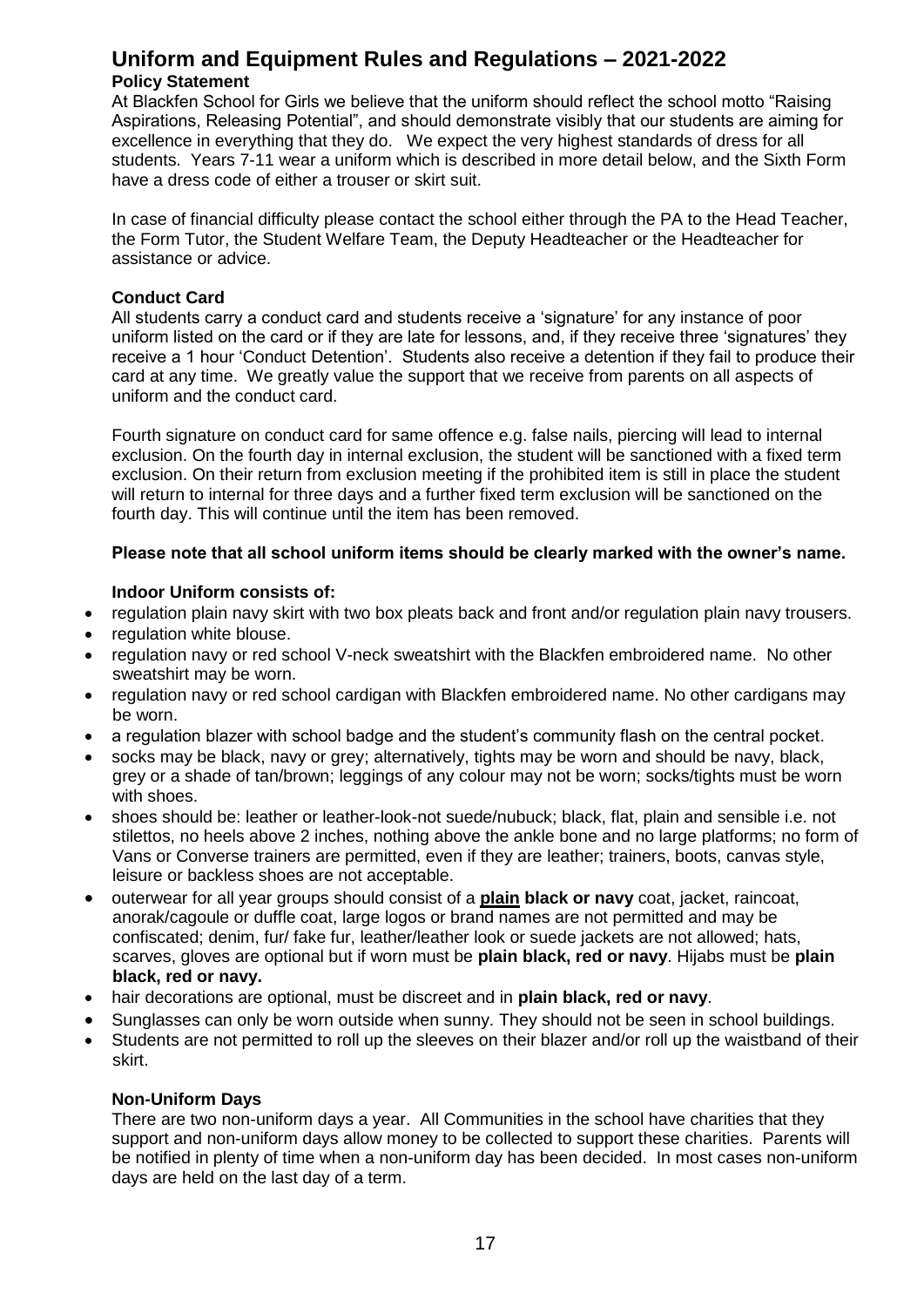#### **Physical Education Kit**

Basic Kit:

- Macron Andromeda Navy t-shirt with school badge.
- Macron Mesa Navy Shorts with school badge.
- Macron Nile Navy Sweatshirt with school badge.
- Macron Navy Football Socks and white trainer socks.
- Shin pads for football.
- Gum shield recommended.
- In the winter Navy Tracksuit bottoms may be worn for PE but they must be Macron Kasai bottoms with the school badge.

#### **Jewellery and Make up**

- Students who have pierced ears may wear one pair of plain studs (one stud in each ear). There should not be stones in the earrings. Nose studs and other piercings are not permitted.
- A wristwatch may be worn. (No smart watches).
- A small religious symbol of faith may be worn around the neck on a chain under the shirt.
- Make up, including nail varnish/extensions or false eyelashes should not be worn by any student.
- False nails and false eyelashes worn on a Friday or the last day of term will be sanctioned with a s3 unless it is a non-uniform day on the same day.
- Students will be expected to remove their jewellery. All jewellery is worn at the wearer's risk. Any jewellery worn outside these rules will be subject to confiscation by staff for until the next Friday.
- On the third occasion that jewellery is confiscated in any one term it will need to be collected from the school office by an adult.
- Hair dyed in unnatural colours is not permitted in school including braids.

## **Other Matters**

- In case of financial difficulty please contact the school either through the PA to the Head Teacher, the Tutor, the Student Welfare Team, the Deputy Head Teacher or the Head Teacher for assistance or advice.
- Books and other items should be brought to school in a dark, sturdy waterproof bag, satchel or briefcase large enough to carry school books, A4 folders and equipment safely (not flimsy plastic carrier bags).
- Mobile phones are permitted in school, but only when used in accordance with our Mobile Phone Policy. They are only permitted for use during lesson time at the teacher's discretion. They are not permitted during all other social times and will be confiscated if seen. Any mobile phone or other electrical device is brought to school at the owner's risk. The school will not compensate students for the loss or damage of any mobile phone or electrical device.
- All money is carried at the owner's risk. Students are advised to keep money on their person. Any large sums of money should be given into the office for safekeeping.
- No Tippex, marker pens or aerosols are allowed and will be confiscated.
- Cigarettes and/or smoking paraphernalia are strictly forbidden and will be confiscated.
- The School cannot accept responsibility for the loss of or damage to any item.
- No high energy drinks should be brought into school and will be confiscated.
- Audio speakers are not permitted in school.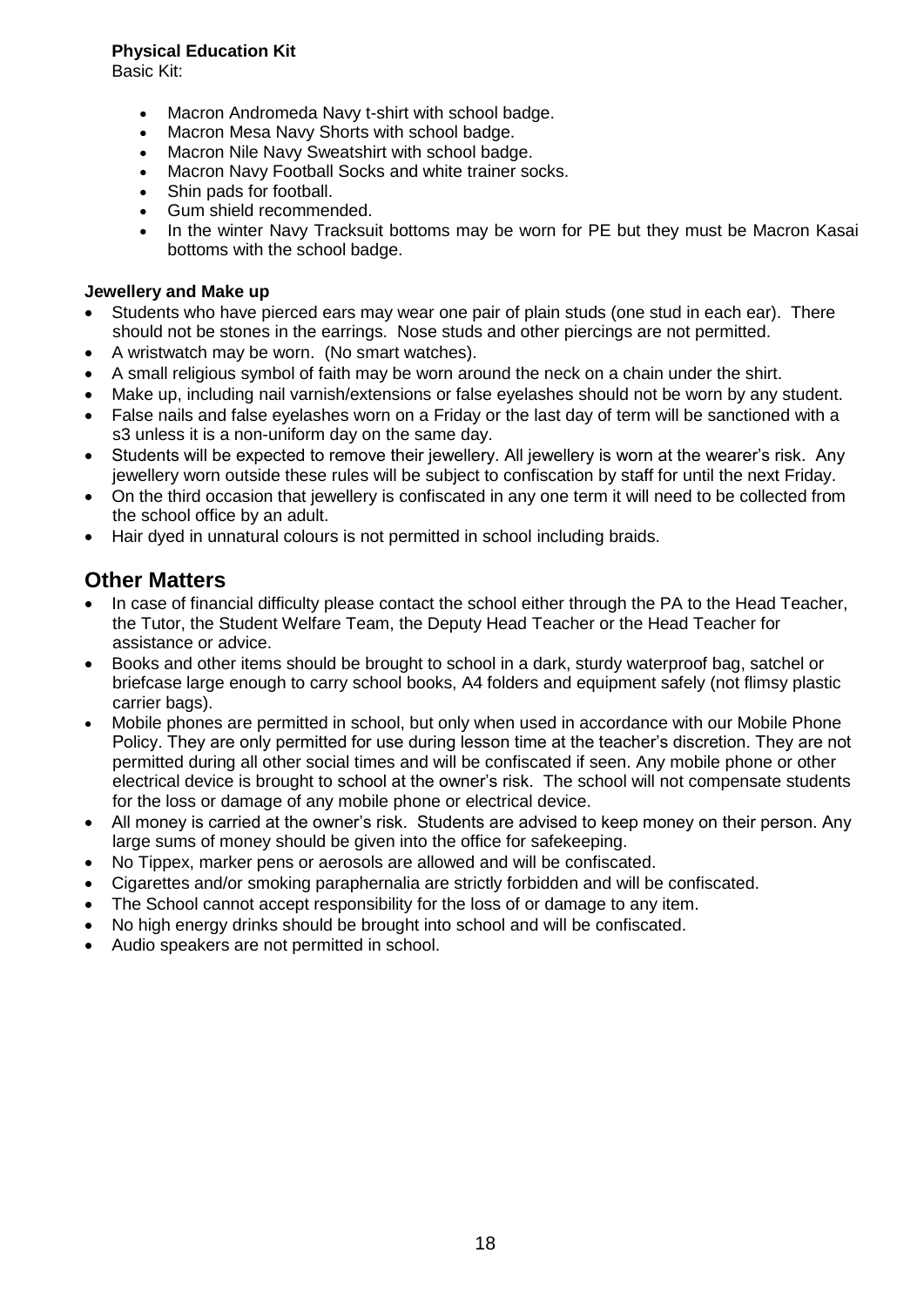## **Policies linked to this document include:**

Anti-bullying policy Use of reasonable force policy Screening, searching and confiscation policy Dealing with allegations of abuse against teachers and other staff Equality Policy

## **Glossary**

| <b>LT</b>        | Leadership Team                                                           |
|------------------|---------------------------------------------------------------------------|
| <b>DHT</b>       | <b>Deputy Head Teacher</b>                                                |
| <b>AHT</b>       | <b>Assistant Head Teacher</b>                                             |
| FL.              | <b>Faculty Leader</b>                                                     |
| <b>SL</b>        | <b>Subject Leader</b>                                                     |
| <b>SSO</b>       | <b>Student Support Officer</b>                                            |
| Safe Room        | A designated area where students will be sent to work if they are removed |
|                  | from a lesson                                                             |
| <b>DfE</b>       | Department for Education                                                  |
| <b>Sanctions</b> | Stages of warnings to deal with unacceptable behaviour                    |
| <b>SEN</b>       | Special educational needs (SEN)                                           |